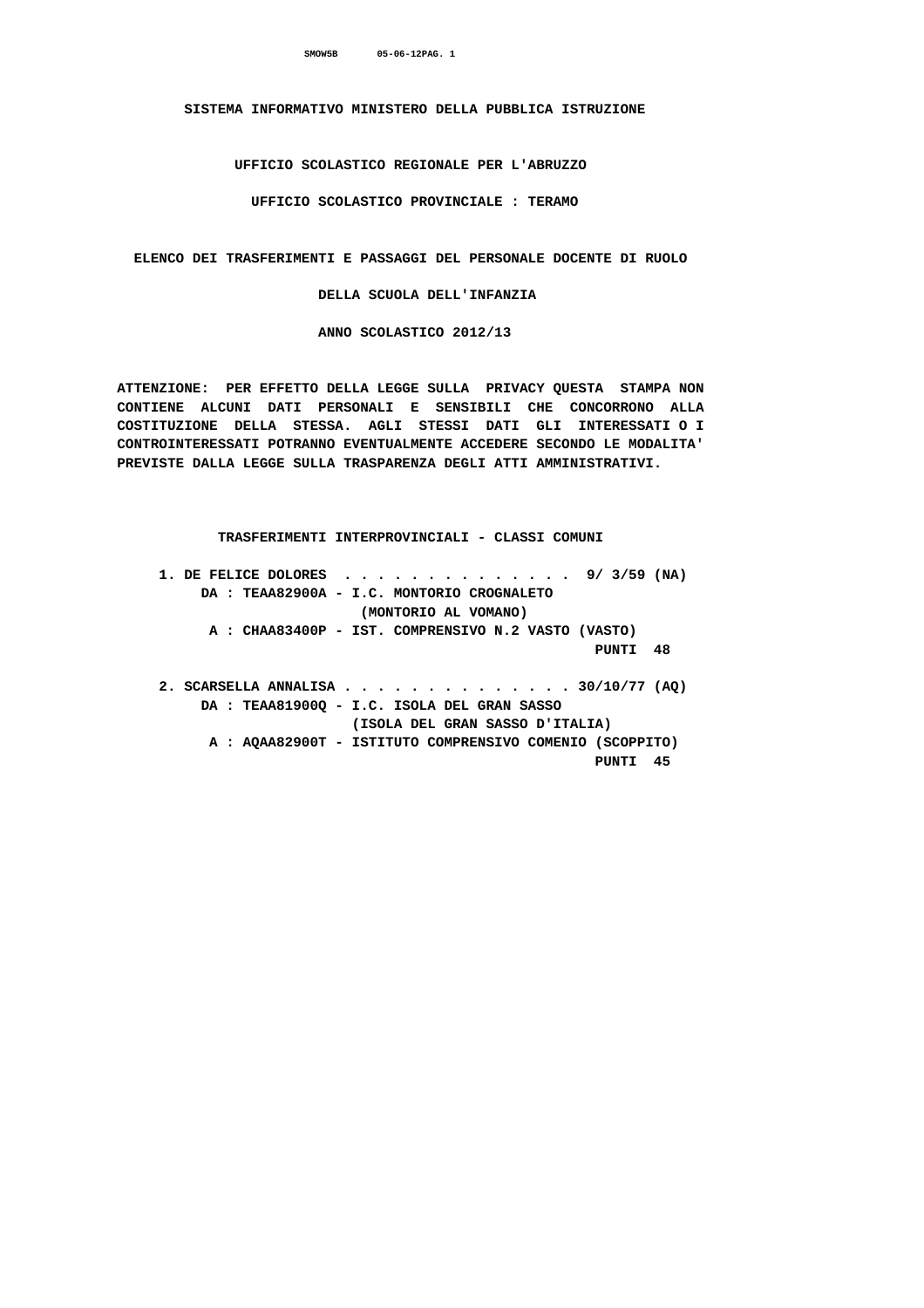**TRASFERIMENTI INTERPROVINCIALI - POSTI DI SOSTEGNO MINORATI FISIOPSICHICI 1. CENTOFANTI TIZIANA . . . . . . . . . . . . . . 28/ 6/75 (AQ) DA : TEAA84300L - I.C. ROSETO 2 (ROSETO DEGLI ABRUZZI) A : AQAA81700G - IC G.TEDESCHI (PRATOLA PELIGNA) SU POSTO DI SOSTEGNO : MINORATI DELL'UDITO PUNTI 75 2. DI BELLA IDA . . . . . . . . . . . . . . . . . 15/ 6/80 (TP) DA : TEAA845008 - I.C.TE1 ZIPPILLI-NOE'LUCIDI (TERAMO) A : CTAA835004 - IC "P.CARRERA" - MILITELLO V.C. (MILITELLO IN VAL DI CATANIA) PUNTI 67 3. MANDORINO ELISABETTA . . . . . . . . . . . . . 21/ 8/67 (LU) DA : TEAA838005 - I.C.TE5 VILLA VOMANO - BASCIANO (TERAMO) A : AQAA827006 - IC S.DEMETRIO NEI VESTINI (SAN DEMETRIO NE' VESTINI) SU CLASSE COMUNE PUNTI 76**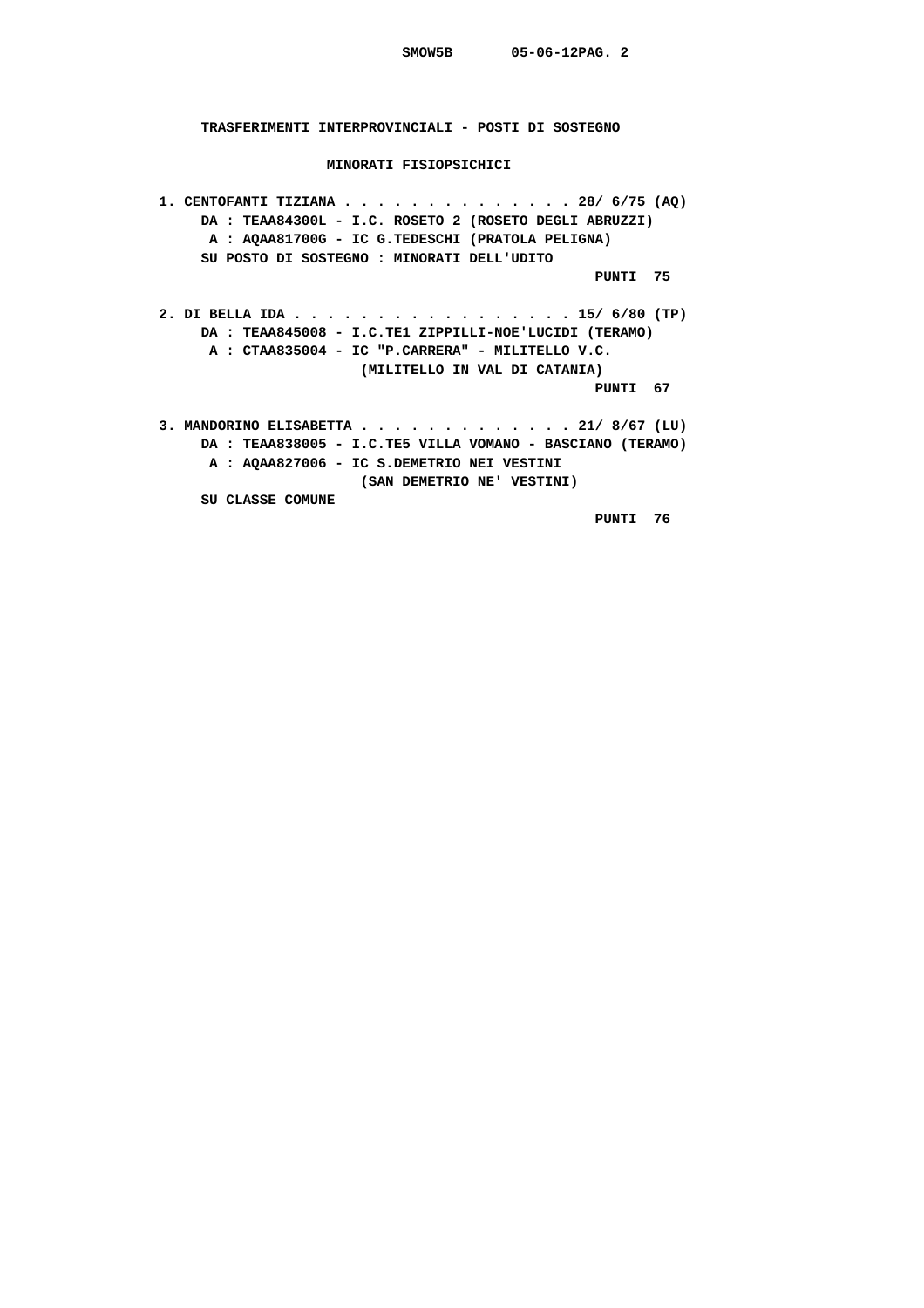**PASSAGGI DI RUOLO - CLASSI COMUNI**

 **1. DI GIANDOMENICO ANTONELLA . . . . . . . . . . 1/ 9/80 (TE) DA : TEEE83701G - PIANACCE (SILVI) A : NAAA8BD009 - NA IC - MASSIMO TROISI (NAPOLI) PRECEDENZA: PROVENIENTI DA CLC IN ESUBERO PUNTI 79**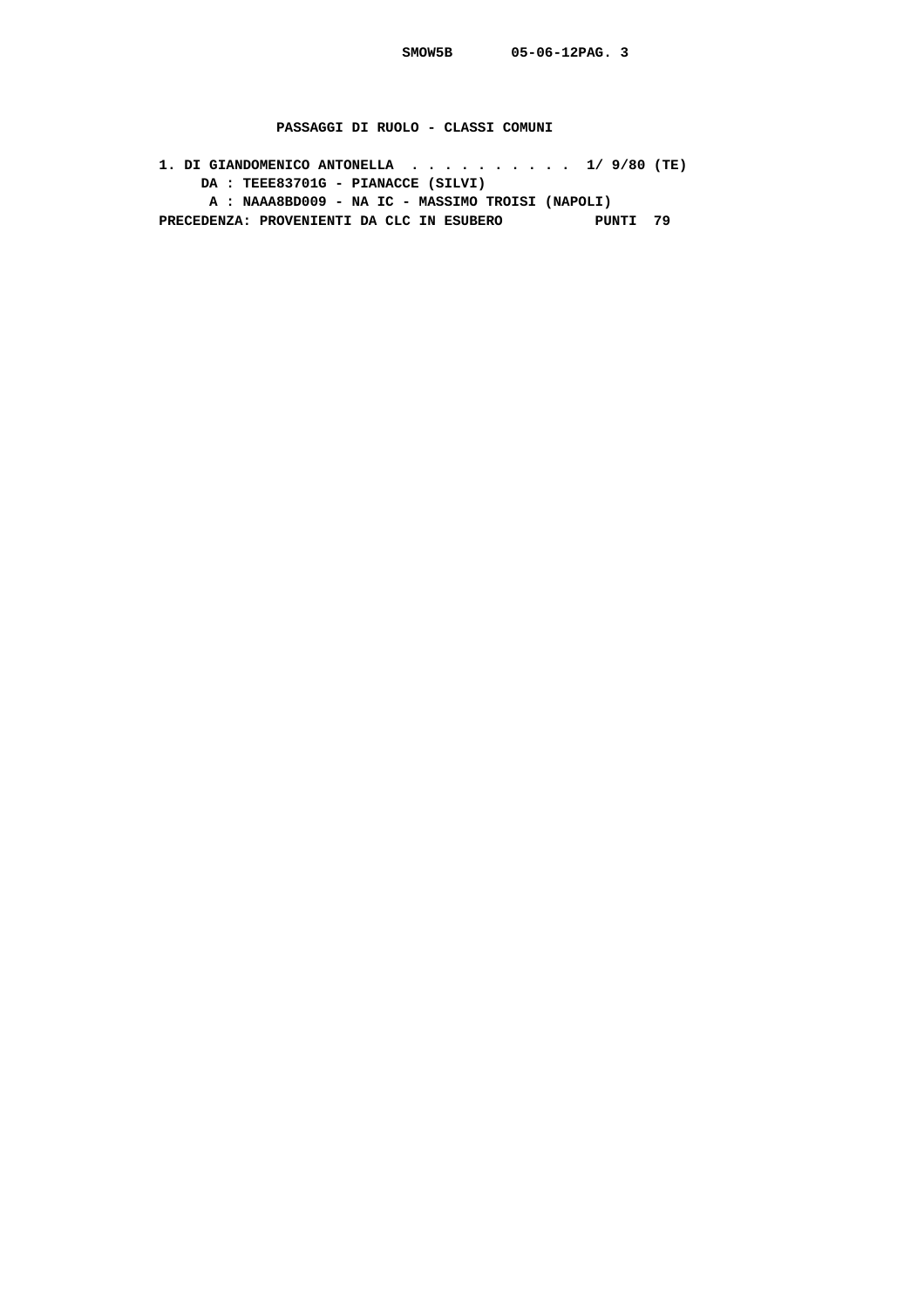**SMOW5B 05-06-12PAG. 4**